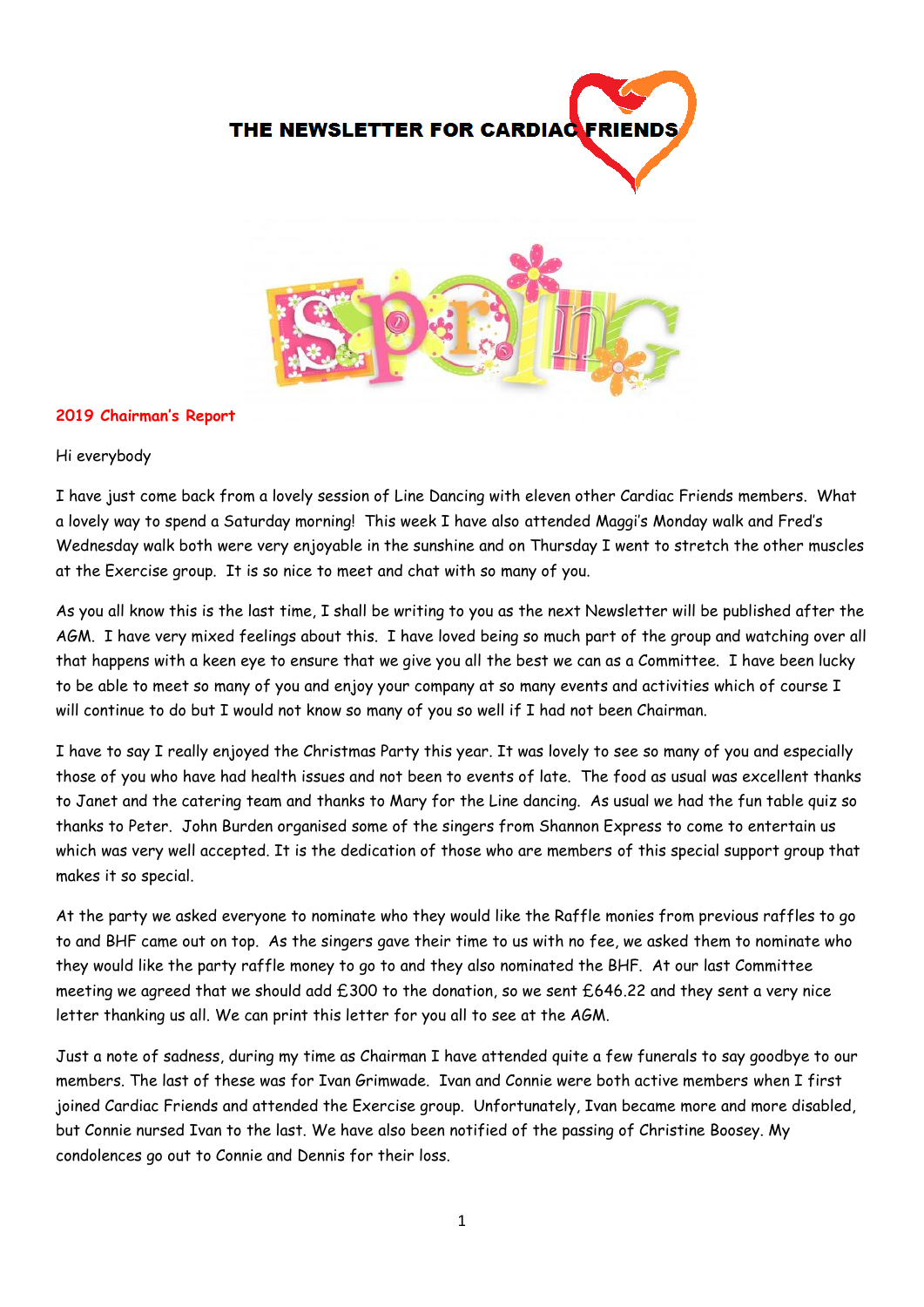The AGM will take place on Wednesday  $15^{th}$  May @ 2.00 p.m. this year and I would invite as many of you as possible to attend this meeting to welcome my replacement and for me to thank you all for your support over the past five years. The venue is as before at the Fortescue Hall in Letchworth.

I will still be taking part in all the activities provided for us by our marvellous group so I will see you all about.

## **Jackie Quinn**

# **Notes from the Secretary**

**Dear Cardiac Friends**, first, we have two talks on Tuesday 19 March 2019, from 2.00 to 4.30pm, which should be very relevant for us, Maggie Hackney MBE of Heartstart will talk first about emergency first aid and demonstrate that if you can open a defibrillator, it can save a life. And Keith MacBryne (a member of the Diabetes Society) has good advice for us.

They are at Christchurch, Bedford Road, Hitchin SG5 1HF, and I am taking numbers.

Secondly as the next Newsletter will go out after the AGM, we would like your input on several matters.

Several groups under our umbrella have members who are not Cardiac Friends, but attend several times a year. This breaches the instruction in our Constitution that:

- "Group outings where there is limited space, members/associate members of the group will take priority. If guests wish to attend further sessions they are required to become members of Cardiac Friends.
- Subject to the payment of the daily cost members may invite guests to attend those activities held on a regular basis to a maximum of three sessions per annum. "

Obviously the first point applies to the London Walks, who also need the protection of our insurance policy, which only covers members. But the Art Group is effectively totally independent, Heartsong has non-members, and neither Places of Interest nor the Theatre group could run without at least half the seats taken by nonmembers. The Exercise class is also open to non-members.

1. Do we continue to promote these attractive groups to our members, accepting how they are run?

2. Can we ask that they enrol non-members as Cardiac Friends? It is only £5 after all. The Groups may leave if we did.

3. Do we say we will only accept groups of full members?

4. There was also a suggestion that non-members should be surcharged – The Constitution does not say this. £2 per session was suggested. All first sessions are free.

Do we rewrite the Constitution to delete "guests should be required to " and insert "guests should be encouraged to become members, and should pay an additional £2 per session as non-members." We would also need delete "to a maximum of 3 sessions per annum."

This is a major change to our way of doing things so the Committee would not be right to decide for you. It needs to be decided by the whole group .

Next, we are changing the renewal form, so that it is clearer to Group Leaders which members are actively attending, and who never does. Our Treasurer has more to say about this, but the idea is to tick only the groups you are attending currently, and to contact the Leader of any group you wish to start attending.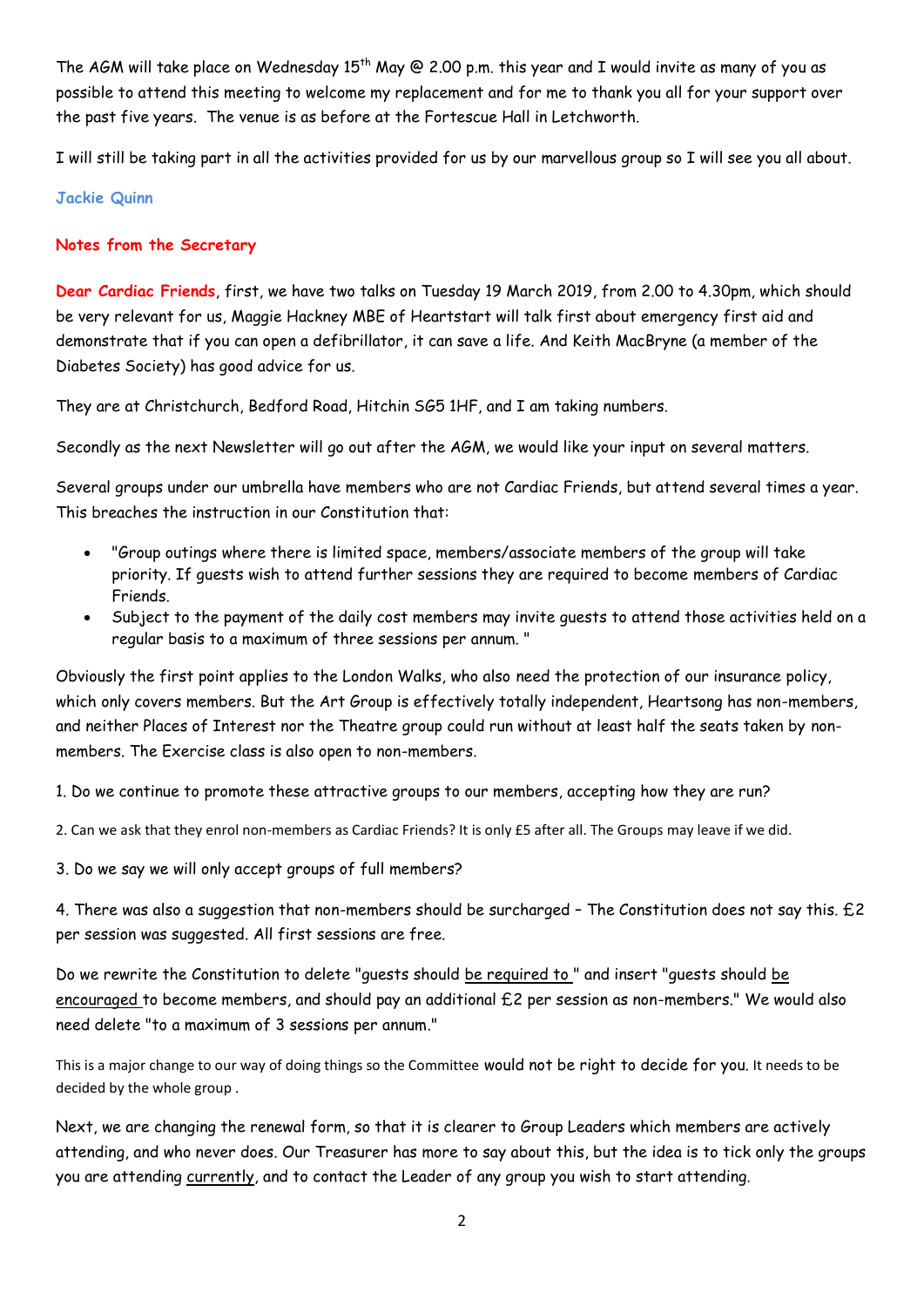Also we need to incorporate the Data Protection provisions in the form.

May I wish you all a happy and healthy spring season.

## **Heather Cotton**



# **Monday Morning Walkers**

The Monday walking group is now a slow strolling group (because of ages, new hips, knees and heart conditions) but we usually get a good turn out for a very enjoyable stroll around the countryside. We have to stay on the level with hard paths to accommodate most of the group but we again have such fun and laughter and it is so important to socialise and enjoy about an hour of walking. We meet every other Monday at 10.30 am. and try to keep the walks local.

Please contact either Dave or myself at [cardiacfriends@hotmail.co.uk](mailto:cardiacfriends@hotmail.co.uk)

**Group** This group meets on a Tuesday morning 10-12 am, in Christchurch on Bedford Road, Hitchin. The pay as you go charge is £3.00 per session. Different art media are used- it is a self-help group, and the new group leader Mrs Muriel Davis is hoping to develop the group further. The group could do with a few more members; it is in danger of folding if more members do not come forward to join this relaxed and friendly group. Why not come along and see what goes on, and if you like it, join! For more details; email to **[muriel-davis@tiscali.co.uk](mailto:muriel-davis@tiscali.co.uk)**

#### **Tuesday Afternoon Swimmers**



The Tuesday swimming session is every other week at the Letchworth Leisure Centre meeting in the coffee shop to go into the pool just before 2 pm. If any of you hearty people would like to join us you would be most welcome as we are a very happy and friendly small group with much laughter and nattering. It was reported that this is a small group; they would really like some more Cardiac Friends to join them.

Please contact either Dave or Maggi at [cardiacfriends@hotmail.co.uk](mailto:cardiacfriends@hotmail.co.uk)

# **Wednesday Walking Group**

We had, our now annual walk, in aid of 'Children in Need' in October, this year we raised £240 on the day. I also arranged a 'mini' ramble with my Great Grandchildren and this increased the total to £280, most of which was 'Gift Aided'.

Our Christmas Walk and Lunch at 'The Rising Sun' was enjoyed by 36. Joyce and I were very touched by the generosity of the walkers who as well as beer for me gave Joyce a plant, and paid for our lunch. We donated the (£50) to the British Heart Foundation.

2019 has so far been kind to us, though on one of our walks we encountered a mild drizzle (see pictures with the 'unnecessary gate') however as we got back to the pub the heavens opened. It made it quite challenging trying to remove our outer clothing worn for the walk and keep dry!

I am now most fortunate to have a number of 'minders' to make sure that I do not stray from the 'straight and narrow'. Mike Morley, Ian Druce and Peter Dawes who accompany me on the 'proving' walks and often we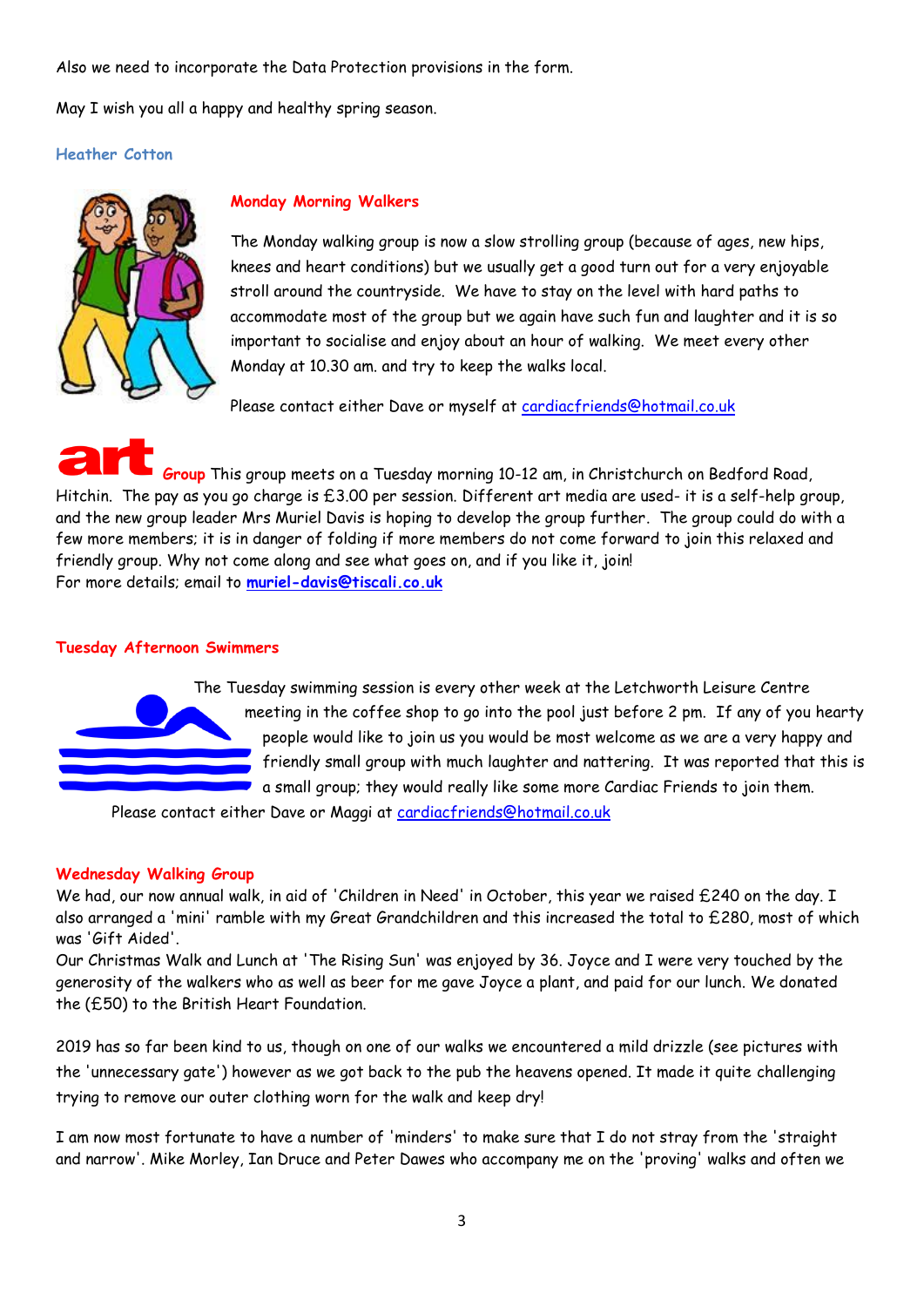walk 3 days each week, Ian and Peter are sometimes accompanied by their wives which means we have to be on best behaviour!

We were sad to hear of the loss of Ivan Grimwade, many of us went to his funeral, and recently we have heard that Christine, Dennis Boosey's wife has died. Our thoughts are with Connie and Dennis at this difficult time for them both.



#### **Exercise Group**

I am sad to say that as a group we made the decision to pay Stevenage Leisure directly, as the numbers of the group had declined to twelve of us which meant the class was no longer financially viable. However, Emma our instructor approached her manager, Mark; with the idea if we paid directly to Stevenage Leisure we could continue as a group with open entry to anyone who wished to join us on a Thursday afternoon. The arrangement is working well at the present time and in spite of Emma trying to encourage others to join us, this has not happened.

The main advantage of this arrangement is that we are no longer obliged to cover the cost of the room we are using so will only have to pay only a small rise, if anything, for the annual price increase. It has not affected us in anyway and the group is a great way to have fun and exercise so please join us.

We had a funny Christmas Party this time where we played traditional party games as our exercise. How many years has it been since any of you danced the Hokey Cokey? Well believe you me that is excellent Cardio Vascular exercise. We also played musical chairs and balloon racing holding the balloon between our knees. This was followed by our traditional party spread and lots of chatter.

Please contact **Jackie Quinn at [cardiacfiends@hotmail.co.uk](mailto:cardiacfiends@hotmail.co.uk)**



'Our most recent Heartsong date was 1st February but, as luck would have it, this was the only day it has snowed significantly this winter - so far... During the morning it became evident that several of the Heartsong regulars did not want to venture outside their front doors let alone drive to the village hall venue where the car park looked extremely tricky underfoot. So we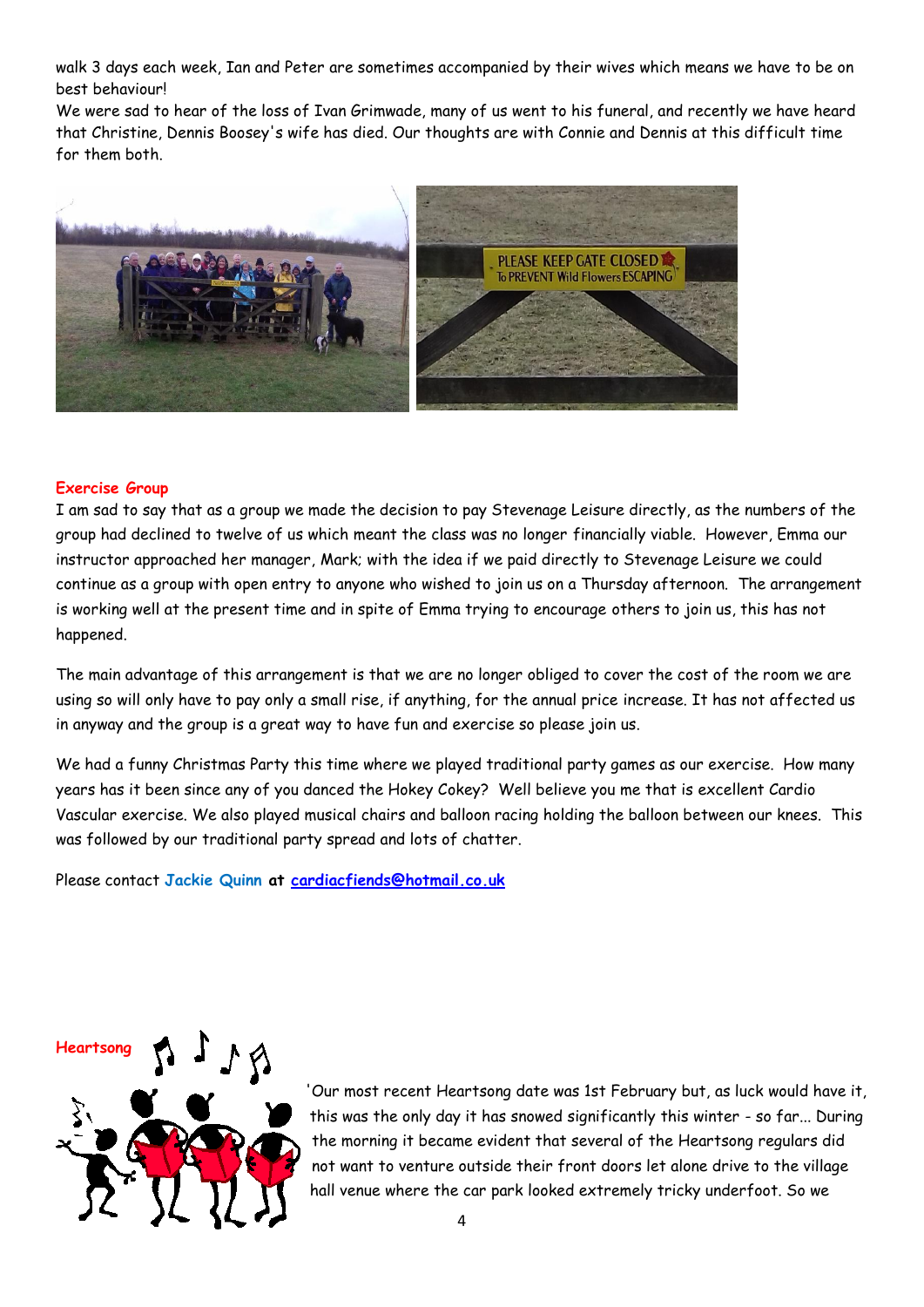cancelled and if Katie, our leader, can find some time in her busy diary we will arrange an extra date to make up for the cancellation.

So, our pre-Christmas session on November 30th is still our last Heartsong 'sing'. It seems a very long time ago now. But still at the time of writing there are only 311 shopping days left to Christmas. It'll go by in a flash. My abiding memory of that festive session was a series of 'mash-ups' that Katie had chosen. A 'mash-up is where two or even three songs can be sung together because they 'fit' like 'It's a long way to Tipperary and 'Pack up your Troubles'. 'Rudolph the Red-Nosed Reindeer and 'Have a Holly Jolly Christmas' go well together as does 'Good King Wenceslas' and 'Here we come a Wassailing'. So it's worth remembering that if you get fed up with hearing one of these tunes at Christmas you can always hum or sing the other tune. This could happen as early as September...

**Our next Heartsong session will be on Friday March 29th 2-4pm at Holwell Village Hall just off the A600 a few miles north of Hitchin. Please contact John on 01462 712187 or via burdjohn@hotmail.com if you would like to attend. The suggested donation is £5 per session.**

## **Research Priority Setting Partnership for Advanced Heart Failure**

*On February 13th, I attended a day workshop in the Woodbrooke Quaker Conference, Birmingham on finalising the setting of research priorities for patients with Advance Heart Failure. It's part of a fairly new initiative of involving patients and carers in deciding research priorities along with a variety of medics such as GPs, specialist nurses, consultants and researchers. Historically it's only been the medics involved in setting research agendas, plus pharmaceutical companies, but over the last 10 years or so it has been found that by involving patients and carers, a much richer range and diversity of research questions are generated better suited to the needs of the end user - the patient. The whole process has lasted 18 months since we first met and sent out requests far and wide for some questions to investigate. The original list had 476 questions before it was whittled down to 25.*

*With the assistance of some very skilled group facilitators from the James Lind Alliance, who made everyone feel at ease, we were able to reduce the long list of 25 questions down to a top 10. These will be refined and then sent to funding bodies, such as the Government and the BHF, to choose which research questions they will fund.*

*As the results are still embargoed, I can't reveal the top 10 but some of the issues we discussed are around palliative care; the appropriate level of exercise; communication between health care professionals and their patients and even mobile phone apps!*

*It's been a very interesting exercise and I would encourage CF members to get involved in these sorts of projects because you learn so much. This one was headed by Oxford University but as often as not they come from BHF.* **John Burden**

# **Line Dancing**

It is incredible how time flies by – 2 months into 2019 already!!!

Thank you to everyone who got up and joined us line dancing at the Christmas party. We wanted to demonstrate how much fun and good exercise we get in our 2 hour Saturday morning sessions. As you could see we still have our amazing instructor, Mary, taking us through our paces.

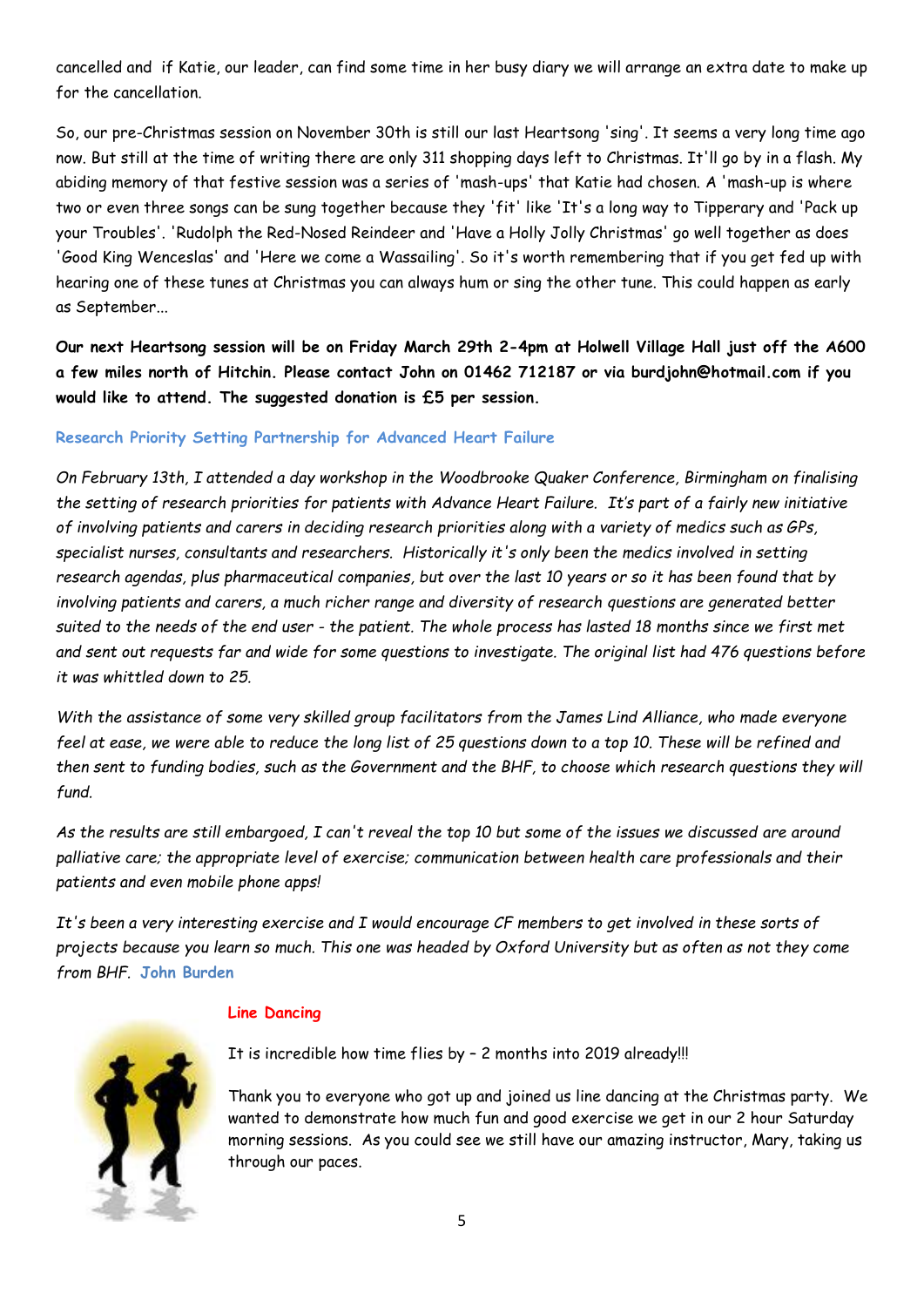I wrote in the last newsletter that we had 14 members in our group and that no-one new had joined during 2018 and, unfortunately, this is still the case today. It would be really great if we could increase our membership total during the coming months of this year.

WHY NOT JOIN US?

We meet fortnightly on a Saturday morning at the Willian village hall from 10am - 12 noon at the cost of £6 per person which includes refreshments of tea/coffee and cake.

If you would like any further information please Janet Savage at [cardiacfriends@hotmail.co.uk](mailto:cardiacfriends@hotmail.co.uk)

# **London Walks**

We have all enjoyed our usual winter break from the London Walks after completing the last walk of 2018 around the Tower of London in October, but in preparation for the 2019 season of walks we met with Kim at Sir John Oldcastle for our usual working lunch at the end of January.

We discussed several ideas for the new season and have eventually settled on the usual 6 walks, the dates of which are included:

14 April, 12 May, 23 June, 14 July, 1 September and 6 October.

Full details are in the process of being finalised ready for posting and e-mailing to those interested once the confirmation of prices from our coach company has been received.

Unfortunately, as was expected this year, the costs of both transport and VOX headphone hire have increased, but we hope the inevitable increase in cost for our Sunday walks will not deter anyone from enjoying these enjoyable days out in the capital.

We will retain the use the Wetherspoon pub "Sir John Oldcastle" for our pre-ordered and pre-paid Sunday lunch and also the services of our first-rate London Blue Badge Guide and if anyone wants to join us on these walks, contact Ruth & Barry Brown at **[cardiacfriendswalks@outlook.com](mailto:cardiacfriendswalks@outlook.com)**

# **The London Walks Team**

# **Places of Interest**

Another trip has been arranged. This will be to visit 'Peter Beales Roses' in Norfolk on Thursday 27<sup>th</sup>June 2019. The coach journey should take less than two hours each way and I envisage that we will have approximately five hours on site. As there is no entry fee into Peter Beales Roses the total cost for this day out will be £13 to cover the coach cost. There is a tea room and restaurant on site.

Why not join us? A day trip in the summer to a great location with some of your friends for only £13. WOW!



# **Theatre Group**

At the end of January we had a theatre visit to London to see a comedy titled 'The Play That Goes Wrong'. What a great play. Yes it was 'slapstick' but extremely high quality 'slapstick' and it was thoroughly enjoyed by the 37 people (of which 29 were CF Members) in our Group. Interest and enjoyment was maintained throughout and at the end your jaws ached from the constant laughter. Highly recommended.

I plan to arrange another theatre trip later in the year.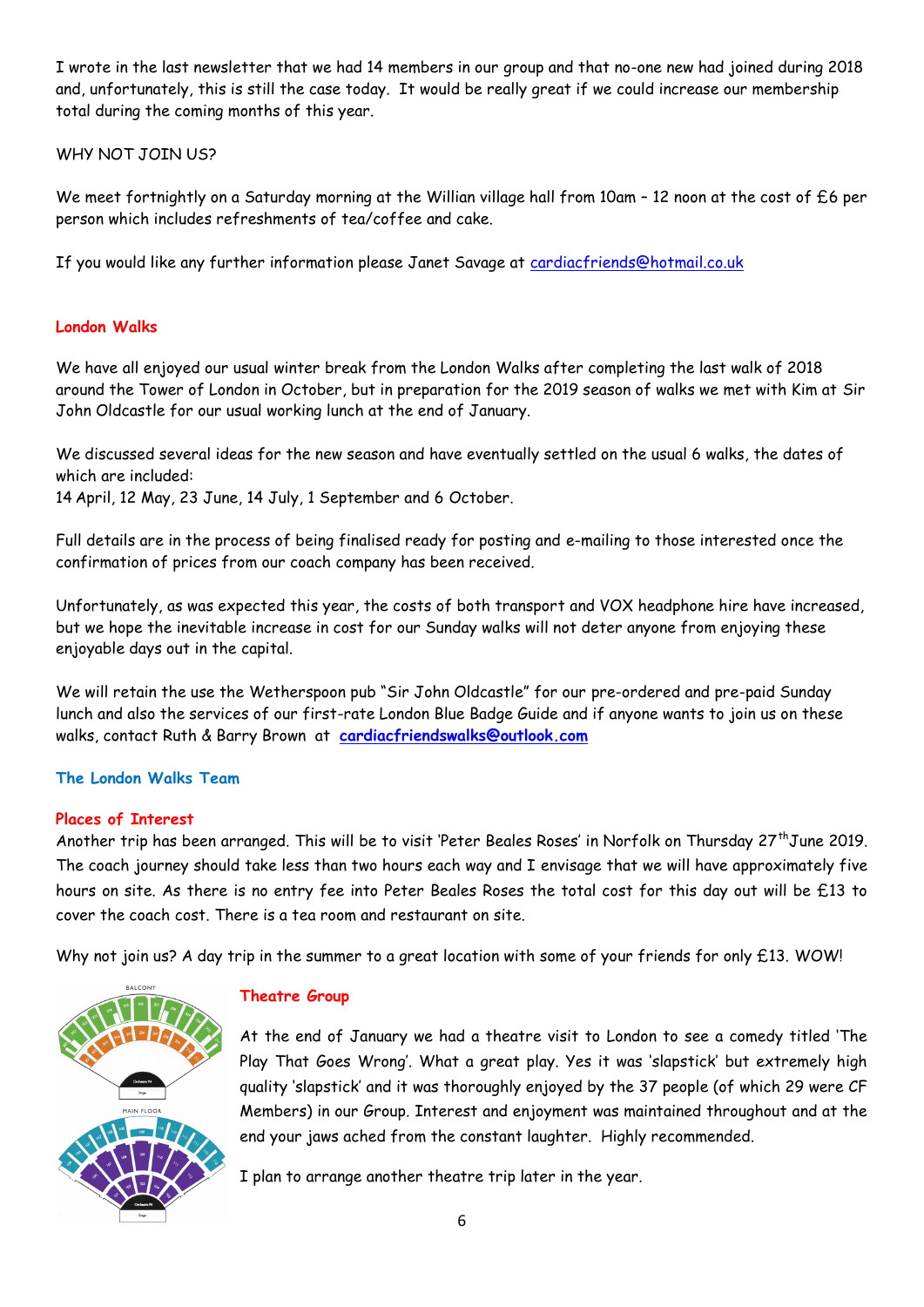#### **Other Information relating to Trips**

I have now run the Theatre and Places of Interest trips for the last two years. During this time substantially less than half of those who expressed interest in coming with us have done so. Due to the time and cost of letting all on the 'interested' list know of these outings, I shall in future only contact those who have attended at least one of the eight trips that have taken place in the last two years.

Everyone will still be aware of the trips as they are all on the Website and advertised in our regular Newsletter. If you would like to attend at any time please contact me to arrange taking part.

**Adam Kuzminski**

01462 620317 [adam@kuzminski.co.uk](mailto:adam@kuzminski.co.uk)

**Untaught Laws - A humorous look**

**Law of Close Encounters:** The probability of meeting someone you know increases dramatically when you are with someone you don't want to be seen with.

**Law of the result:** When you try to prove to someone that a machine won't work, it will!

**Law of Biomechanics:** The severity of the itch is inversely proportional to how far you can reach.

**Law of the Theatre & Sports Arena:** At any event, the people whose seats are farthest from the aisle always arrive last.

**The Coffee Law:** As soon as you sit down to a cup of hot coffee, your boss will ask you to do something which will last until the coffee is cold.

**Murphy's Law of lockers:** If there are only 2 people in a locker room, they will have adjacent lockers.

**Law of Physical Surfaces:** The chances of an open faced jam sandwich landing face down on a floor, are directly correlated to the newness and cost of the carpet or rug.

**Law of public speaking:** A closed mouth gathers no feet!

**Law of Commercial Marketing Strategy:** As soon as you find a product that you really like, they will stop making it.

**Doctor's Law:** If you don't feel well and make an appointment to go to the doctor, by the time you get there you'll feel better. Don't make an appointment and you'll stay sick.

**Law of Gravity:** If you drop something, it will invariably roll to the least accessible place in the known universe!

**Law of Mechanical Repair:** After your hands become coated with grease, your nose will itch and you'll need to go to the toilet.

**Law of Probability:** The probability of being observed is directly proportional to the stupidity of your act.

**Law of Random Numbers:** If you dial a wrong number, you never get a busy signal; someone will always answer.